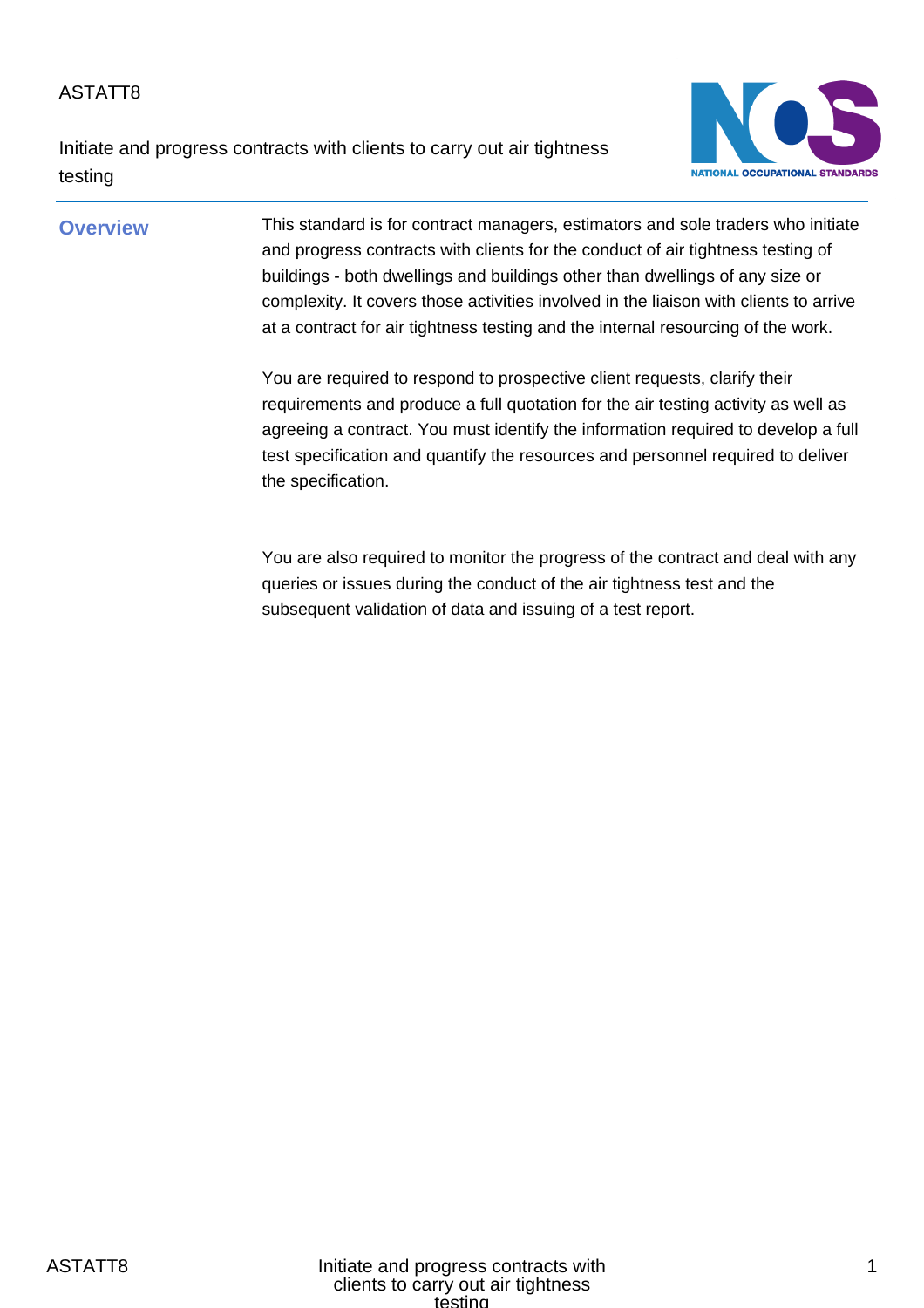Initiate and progress contracts with clients to carry out air tightness testing



 $\mathfrak{p}$ 

# **Performance criteria** You must be able to: P1 respond to initial enquiries from prospective clients regarding air tightness testing P2 record details of prospective clients and the nature of their enquiry P3 establish and clarify prospective client requirements and expectations regarding the air tightness testing process and your organisation's services in this area P4 obtain initial information on the nature of the air tightness test required and the building structure from the prospective client including: P4.1 the location and size of the building P4.2 plans and drawings of the building P4.3 area of the building envelope (where possible) P4.4 the air tightness target of the building P4.5 any additional building fabric and energy efficiency information P4.6 specific health and safety requirements and on-site procedures P4.7 the scope of the work P4.8 timescales for conduct of work P4.9 relevant standard to be used in the test P5 establish client requirements for certification P6 review prospective client requirements and building structure against internal resources, personnel and relevant legislative/regulatory requirements P7 quantify the personnel, equipment and time required to carry out the air tightness testing P8 estimate the costs of time, personnel and equipment usage following prescribed organisational procedures and codes P9 prepare a fully costed quotation which: P9.1 defines the scope of the work P9.2 describes the methodology and activities to be carried out P9.3 specifies the equipment and personnel to be used P9.4 specifies the outcomes of the work and the nature of the final report P9.5 identifies timescales P9.6 specifies information required and preparatory activities to be carried out prior to the conduct of the test including access requirements P9.7 clarifies terms and conditions of performing the work including costs, method of payment and cancellation procedures and costs P9.8 states disclaimers relating to the conduct of the test and the content of the final report P10 obtain internal approval of the quotation and authorisation for its issue P11 liaise with prospective clients to clarify the details of the quotation and make and agree revisions as required

ASTATT8 **Initiate and progress contracts with** clients to carry out air tightness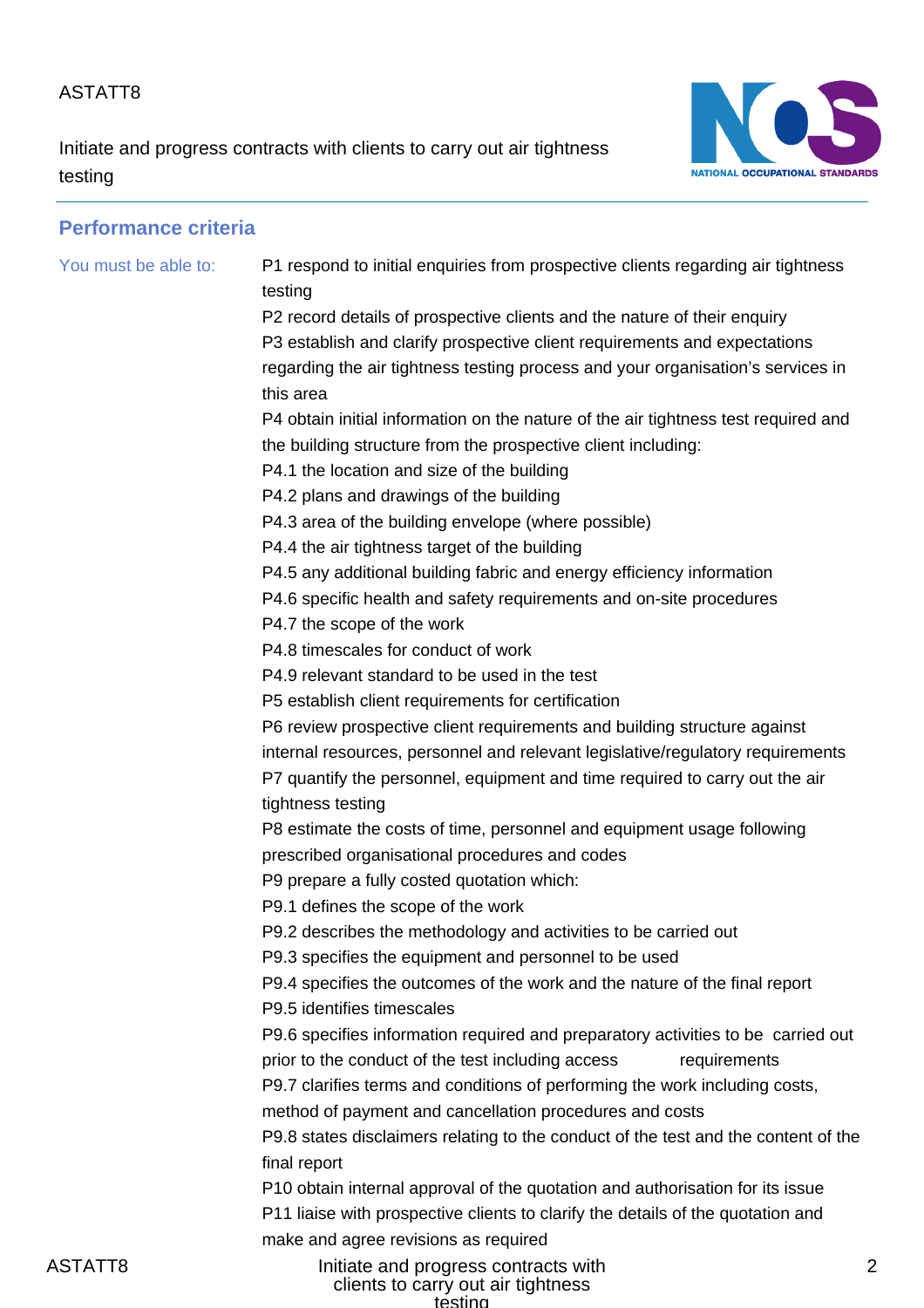Initiate and progress contracts with clients to carry out air tightness testing



| P12 finalise the draft contract with the client based on the original or revised     |
|--------------------------------------------------------------------------------------|
| quotation and draw up a formal contract                                              |
| P13 obtain internal approval of the draft contract and authorisation for its issue   |
| P14 ensure a valid order or other instruction is received from the client before     |
| committing resources                                                                 |
| P15 produce a detailed test instruction following receipt of signed contract from    |
| the client which:                                                                    |
| P15.1 identifies the standard to be used                                             |
| P15.2 defines the methodology to be used                                             |
| P15.3 provides building area calculation to be verified by on site measurement       |
| P15.4 provides target air tightness result                                           |
| P15.5 contains a full equipment list for the defined methodology                     |
| P15.6 contains full details of the client and location of the building               |
| P15.7 the timescale for the conduct of the test and date                             |
| P16 order or allocate personnel and resources required to carry out the agreed       |
| air tightness test                                                                   |
| P17 book the work activity into the operational schedule                             |
| P18 provide the tester with the full instruction and all related documentation       |
| relevant to the conduct of the air testing methodology                               |
| P19 monitor progress and outcome of the work activity based on the contract          |
| and test instruction                                                                 |
| P20 liaise with the client and tester as required in order to manage queries and     |
| issues before, during and after the conduct of the test including any variations     |
| P21 ensure that test results have been checked and conduct any further               |
| internal verification                                                                |
| P22 check the final test report and the accuracy of its content and presentation     |
| before release to the client                                                         |
| P23 issue a valid test certificate with the test report as required                  |
| P24 deal with any queries or concerns by the client after the issue of the report    |
| including any recommendations made in the report                                     |
| P25 explain to the client the reasons for the failure of a building to pass the test |
| and remedial action that can be taken                                                |
| P26 seek feedback from the client as part of the ongoing quality assurance           |
| process                                                                              |
| P27 identify and progress any potential business opportunities arising from the      |
| air tightness testing activity                                                       |
| P28 ensure invoice is raised for the air tightness test and that payment is          |
| monitored via organisation's accounting system                                       |
| P29 ensure the company's collection of bad debts procedures are complied             |
| with                                                                                 |
|                                                                                      |

ASTATT8 **Initiate and progress contracts with** clients to carry out air tightness testing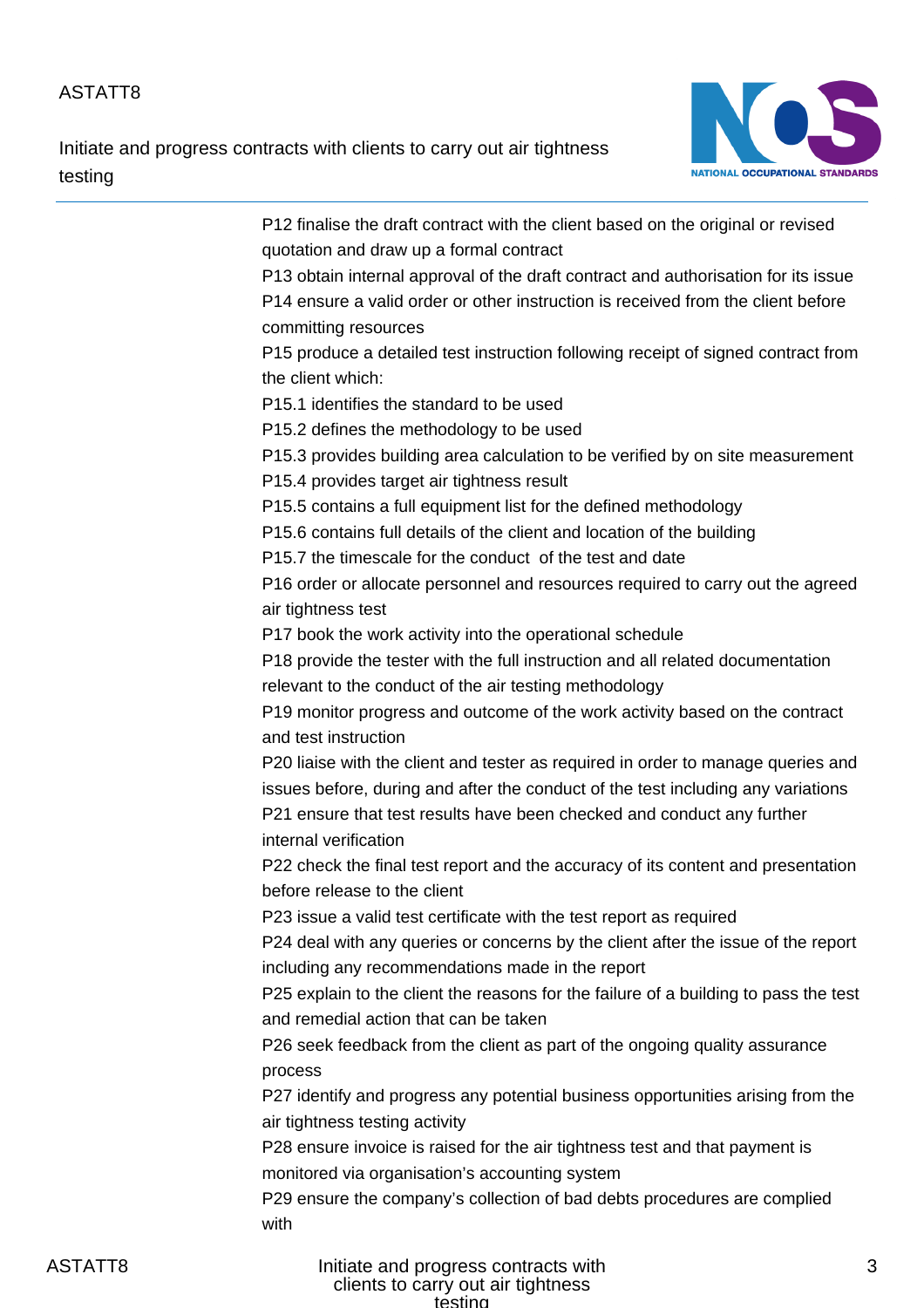Initiate and progress contracts with clients to carry out air tightness testing



| <b>Knowledge and</b>                |                                                                                                                                                                                                                                                                                                                                                                                                                                                                                                                                                                                                                                                                                                                                                                                                                                                                                                                                                                                                                                                                                                                                                                                                                                                                                                                                                                                                                                                                                                                                                                                                                                                                                                                                                                                                                                                                                                                                                                                                                                  |
|-------------------------------------|----------------------------------------------------------------------------------------------------------------------------------------------------------------------------------------------------------------------------------------------------------------------------------------------------------------------------------------------------------------------------------------------------------------------------------------------------------------------------------------------------------------------------------------------------------------------------------------------------------------------------------------------------------------------------------------------------------------------------------------------------------------------------------------------------------------------------------------------------------------------------------------------------------------------------------------------------------------------------------------------------------------------------------------------------------------------------------------------------------------------------------------------------------------------------------------------------------------------------------------------------------------------------------------------------------------------------------------------------------------------------------------------------------------------------------------------------------------------------------------------------------------------------------------------------------------------------------------------------------------------------------------------------------------------------------------------------------------------------------------------------------------------------------------------------------------------------------------------------------------------------------------------------------------------------------------------------------------------------------------------------------------------------------|
| understanding                       |                                                                                                                                                                                                                                                                                                                                                                                                                                                                                                                                                                                                                                                                                                                                                                                                                                                                                                                                                                                                                                                                                                                                                                                                                                                                                                                                                                                                                                                                                                                                                                                                                                                                                                                                                                                                                                                                                                                                                                                                                                  |
| You need to know and<br>understand: | K1 the relevant and current test standards and regulations to be applied<br>K2 ways of establishing and clarifying prospective client requirements and<br>expectations regarding the air tightness testing process and your organisation's<br>services in this area<br>K3 the initial information on the nature of the building required in order to<br>prepare a quotation including:<br>K3.1 the location and size of the building<br>K3.2 plans and drawings of the building<br>K3.3. area of the building envelope (where possible)<br>K3.4 the target air tightness of the building<br>K3.5 any additional building fabric and energy efficiency information<br>K3.6 specific health and safety requirements and on-site procedures<br>K3.7 the scope of the work<br>K3.8 timescales for conduct of work<br>K4 how to match client requirements and the building structure with internal<br>resources, personnel and relevant legislative/regulatory<br>requirements<br>K5 ways of estimating and quantifying the personnel, equipment and time<br>required to carry out the air tightness testing<br>K6 organisational procedures and rates for estimating the costs of time,<br>personnel and equipment usage<br>K7 how to prepare a fully costed quotation which:<br>K7.1 defines the scope of the work<br>K7.2 describes the standard to be used<br>K7.3 defines the methodology and activities to be carried<br>K7.4 specifies the equipment and personnel to be used<br>K7.5 specifies the outcomes of the work and the nature of the final report<br>K7.6 identifies timescales<br>K7.7 specifies information required and preparatory activities to be carried out<br>prior to the conduct of the test including access<br>requirements<br>K7.8 clarifies terms and conditions of performing the work including costs and<br>method of payment<br>K7.9 states disclaimers relating to the conduct of the test and the content of the<br>final report<br>K8 internal quotation approval and authorisation procedures |
|                                     | K9 how to clarify the details of the quotation and make and agree revisions as<br>required                                                                                                                                                                                                                                                                                                                                                                                                                                                                                                                                                                                                                                                                                                                                                                                                                                                                                                                                                                                                                                                                                                                                                                                                                                                                                                                                                                                                                                                                                                                                                                                                                                                                                                                                                                                                                                                                                                                                       |
|                                     | K10 how to finalise the draft contract with the client based on the original or                                                                                                                                                                                                                                                                                                                                                                                                                                                                                                                                                                                                                                                                                                                                                                                                                                                                                                                                                                                                                                                                                                                                                                                                                                                                                                                                                                                                                                                                                                                                                                                                                                                                                                                                                                                                                                                                                                                                                  |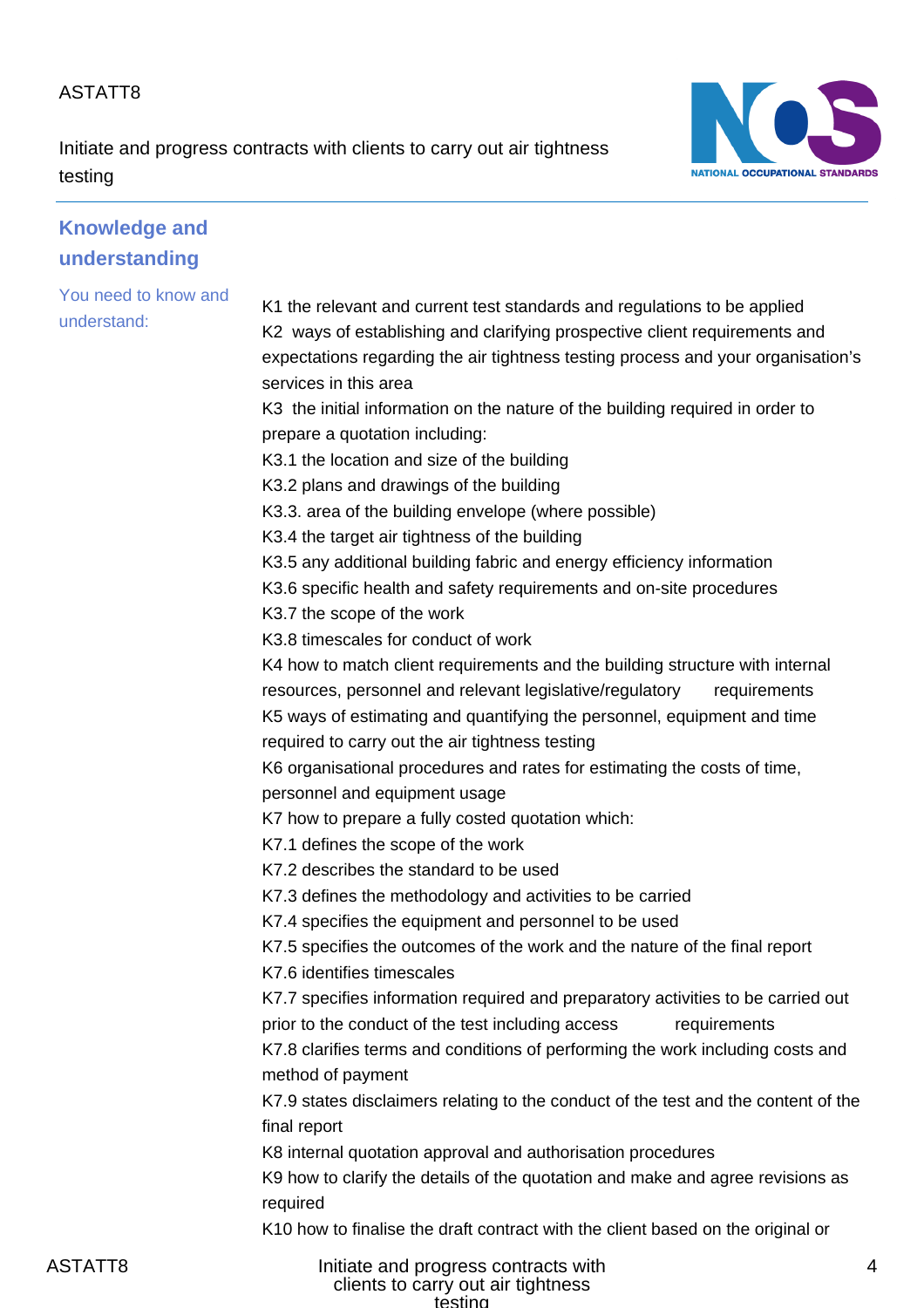Initiate and progress contracts with clients to carry out air tightness testing



revised quotation and draw up a formal contract K11 internal contract approval and authorisation procedures K12 the structure and content of a detailed test instruction including: K12.1 methodology to be used K12.2 building area calculation K12.3 design air tightness value K12.4 full equipment list for the defined methodology K12.5 full details of the client and location of the building K12.6 timescale for the conduct of the test and date K13 organisational procedure for the ordering or allocation of personnel and resources required to carry out the agreed air tightness test K14 organisational procedure for booking the work activity into the operational schedule K15 ways of monitoring progress and outcomes of the work activity based on the contract and test specification K16 ways of liaising with the client and tester as required in order to manage queries and issues before, during and after the conduct of the test K17 organisational procedures for checking test results and carrying out any further internal verification K18 organisational procedures for checking the final test report and the accuracy of its content and presentation before release to the client K19 conditions under which test Certificates are issued with the test report K20 commonly occurring queries or concerns by the client after the issue of the report including any recommendations made in the report K21 how to explain to the client the reasons for the failure of a building to pass the test and the implications for any remedial action that can be taken K22 organisational procedures for obtaining feedback from the client as part and how to use this as part of the of the ongoing quality assurance process K23 how to identify and progress any potential business opportunities arising from the air tightness testing activity K24 organisational procedures for ensuring that an invoice is raised for the air tightness test and that payment is monitored via the organisation's accounting system including the collection of bad debts